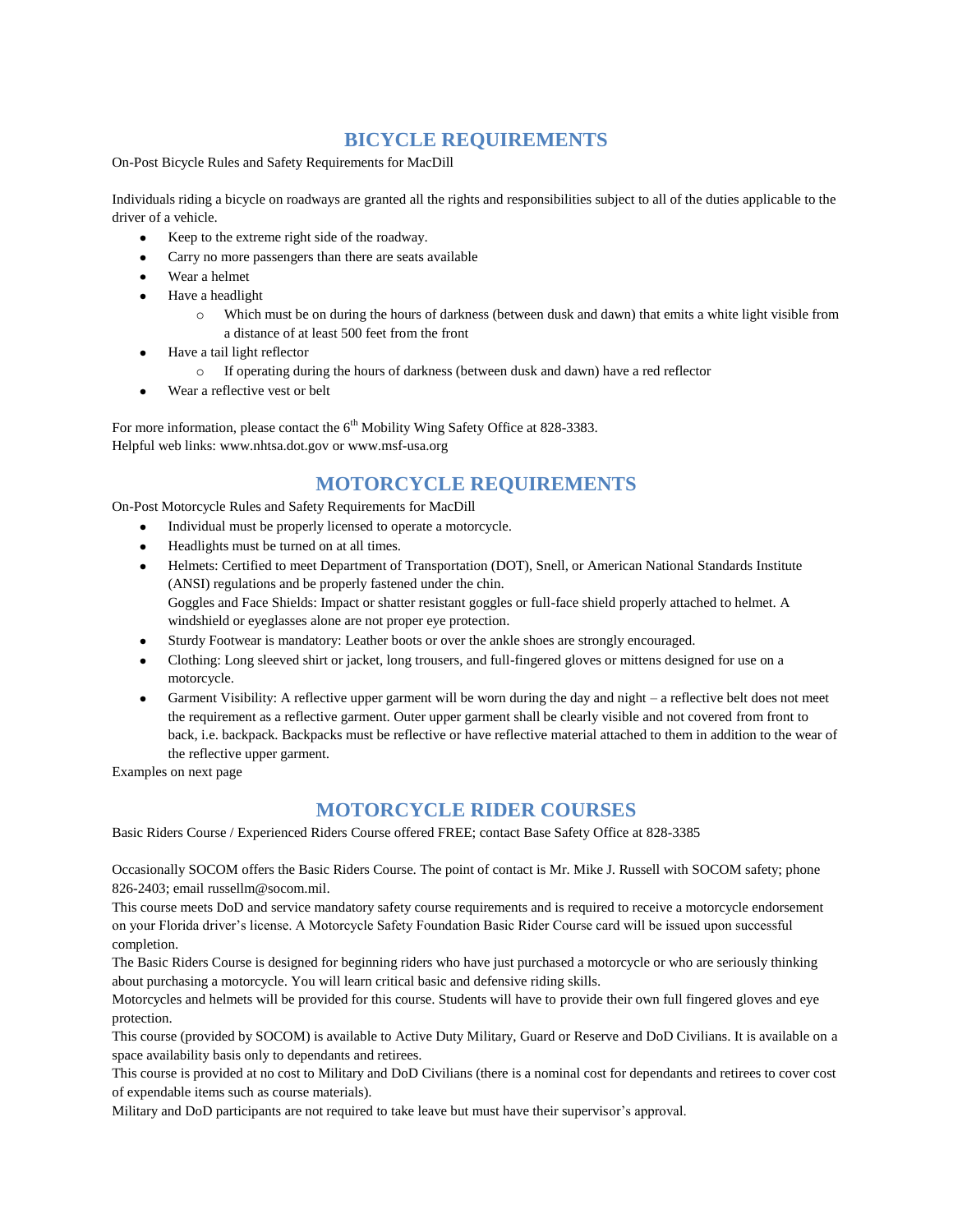# These are only EXAMPLES of Personal Protective Equipment, see<br>attached excerpt from AFI 91-207 AMC SUP 1 for verbiage.

| $=XAN$                                                        | These are only examples of bright colors & reflective<br>vests - Operator and passenger may wear a riding<br>jacket or suit that is bright colored during the day and<br>reflective at night, If a rider is also wearing a back<br>pack - it must have bright reflective material as well -<br>such as a reflective belt around back pack only.<br>Reflective belts alone on the riders does not meet the<br>requirement for daytime use. No military uniform<br>alone is considered brightly colored. |
|---------------------------------------------------------------|--------------------------------------------------------------------------------------------------------------------------------------------------------------------------------------------------------------------------------------------------------------------------------------------------------------------------------------------------------------------------------------------------------------------------------------------------------------------------------------------------------|
|                                                               | <b>Examples of "over the ankle sturdy footwear"</b>                                                                                                                                                                                                                                                                                                                                                                                                                                                    |
|                                                               | <b>Examples of DOT-approved helmets - which can</b><br>be 1/ <sub>2</sub> , 3/ <sub>4</sub> , and Full-Face helmet. Snell also meets<br>DOT requirements.                                                                                                                                                                                                                                                                                                                                              |
|                                                               | <b>Examples of Impact/shatter-resistant glasses &amp;</b><br>goggles or face-shield. Windshield or eye glasses<br>alone do not meet this requirement.                                                                                                                                                                                                                                                                                                                                                  |
|                                                               | <b>Examples of Full-Fingered Gloves</b>                                                                                                                                                                                                                                                                                                                                                                                                                                                                |
| <b>Long Sleeve Shirt or</b><br><b>Jacket &amp; Long Pants</b> | Riding leathers or similar protective gear with<br>contrasting panels are considered sufficient outer<br>upper garment for daytime use. May also have<br>sewn in reflectivity to meet night time use<br>requirement.                                                                                                                                                                                                                                                                                   |
| <b>Governing Regulations</b>                                  | AFI 91-207 AMC SUP I, AFI 91-207,<br>and DoDI 6055.4                                                                                                                                                                                                                                                                                                                                                                                                                                                   |
| e updaied 5 may 2009 by Winc Saeery.                          |                                                                                                                                                                                                                                                                                                                                                                                                                                                                                                        |